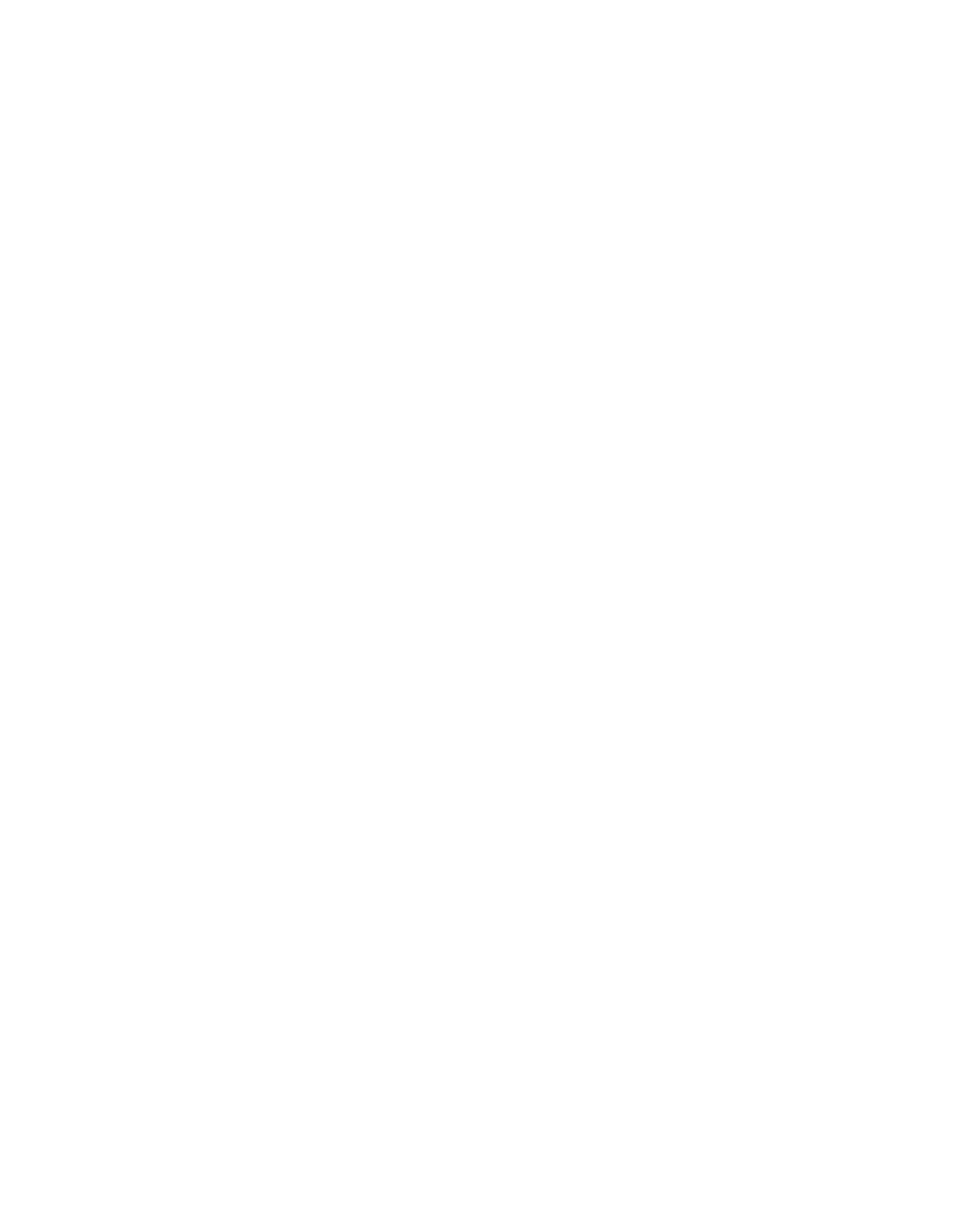# **COASTAL CAROLINA UNIVERSITY INTERCOLLEGIATE ATHLETICS PROGRAM**

For the Year Ended June 30, 2013

#### Table of Contents

| Independent Accountants' Report On Applying Agreed-Upon Procedures | $1 - 7$  |
|--------------------------------------------------------------------|----------|
| Statement of Revenues and Expenditures                             |          |
| Notes to the Statement                                             | $9 - 11$ |
| Management's Response                                              | 12       |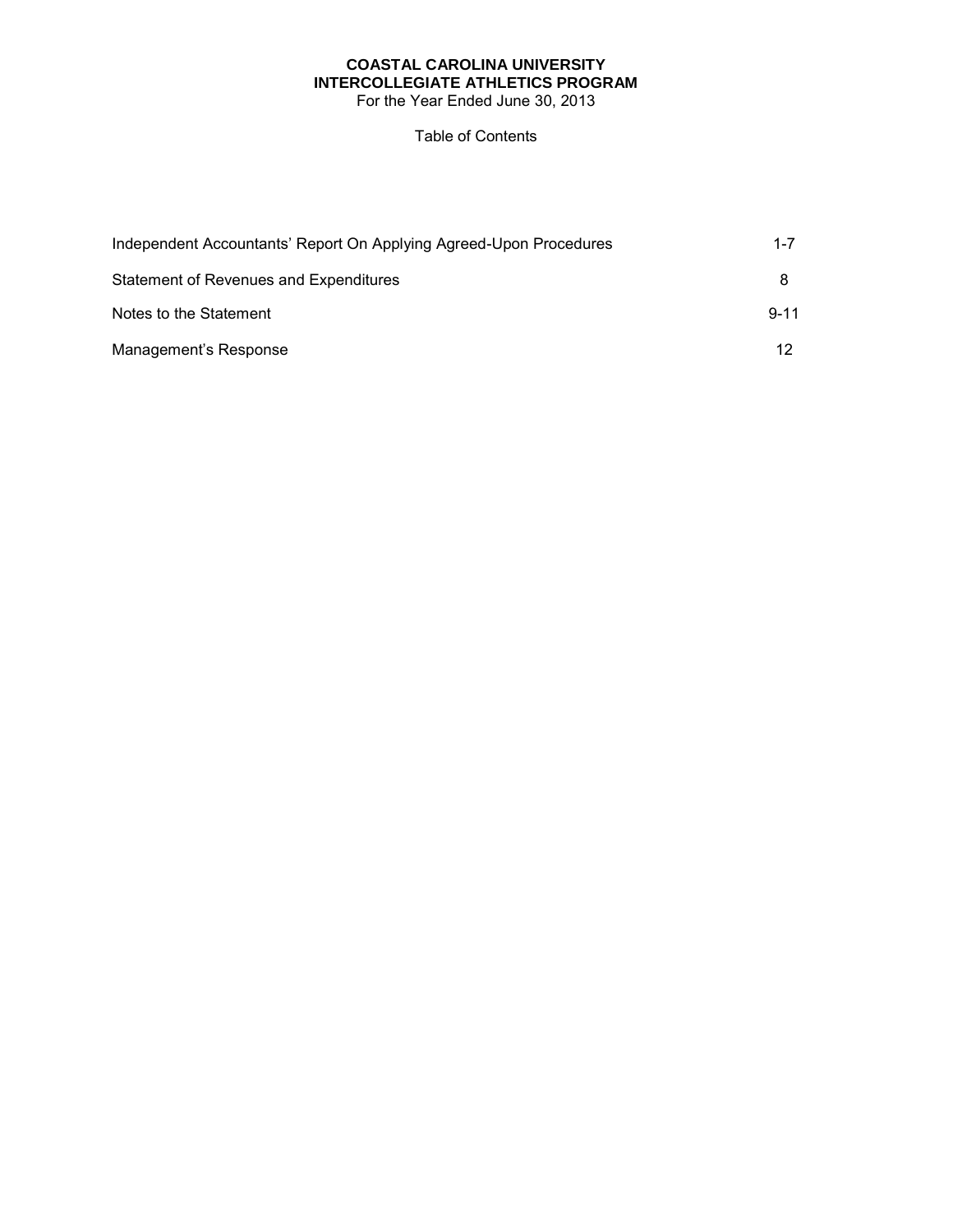MEMBERS<br>American Institute of CPAS Private Companies Practice Section South Carolina Association of CPAS CLINE BRANDT KOCHENOWER

& CO., P.A. Certified Public Accountants Established 1950

Albert B. Cline, CPA (1923-2013) Raymond H. Brandt, CPA

Ben D. Kochenower, CPA, CFE, CVA, CICA Steven L. Blake, CPA, CFE, CICA Timothy S. Blake, CPA, PFS Jennifer J. Austin, CPA

Independent Accountants' Report On Applying Agreed-Upon Procedures

Dr. David A. DeCenzo President Coastal Carolina University P.O. Box 261954 Conway, South Carolina 29528-6059

We have audited the financial statements of Coastal Carolina University as of and for the year ended June 30, 2013, and have issued our unqualified report thereon under date of January 13, 2014. At your request, we have also performed the procedures described below which were agreed to by the Board of Trustees and management of Coastal Carolina University, solely to assist these users in evaluating the performance of the University's Intercollegiate Athletics Program and to assist the University in complying with NCAA Bylaw 6.2.3.1 for the fiscal year ended June 30, 2013. The Statement of Revenue and Expenditure of Coastal Carolina University Intercollegiate Athletics Program and related note disclosures presented in attachment A was not audited or reviewed by us. We were not engaged to, and did not, perform an audit or a review, the objectives of which would be the expression of an opinion or limited assurance on the performance of the University's Intercollegiate Athletics Program or the compliance with the NCAA Bylaw 6.2.3.1 for the fiscal year ended June 30, 2013. Accordingly, we do not express such an opinion or limited assurance. Management is responsible for Coastal Carolina University's compliance with the requirements of NCAA Bylaw 6.2.3.1, the Intercollegiate Athletics Program's financial records, internal controls and compliance with applicable laws, rules and regulations. This engagement to apply agreed-upon procedures was performed in accordance with attestation standards established by the American Institute of Certified Public Accountants. The sufficiency of the procedures is solely the responsibility of the specified users of the report. Consequently, we made no representation regarding the sufficiency of the procedures described below either for the purpose for which this report has been requested or for any other purpose.

The procedures and associated findings are as follows:

#### **Procedures Related to the Statement of Revenues and Expenditures**

1. We obtained from accounting management a list of all outside organizations that have as their principal purpose or one of their principal purposes the generating of resources for or on behalf of the University's Intercollegiate Athletics Program or the promotion of the Program. We then confirmed the amounts received from these outside organizations directly with the responsible officials of these organizations. We compared the amount per the confirmation with the amount recorded in the Athletic Department's general ledger and on the Statement of Revenues and Expenditures.

We read the audited financial statements for the Coastal Carolina Chanticleer Club and compared the contribution total to the balance shown on management's Intercollegiate Athletics Program Statement of Revenues and Expenditures report.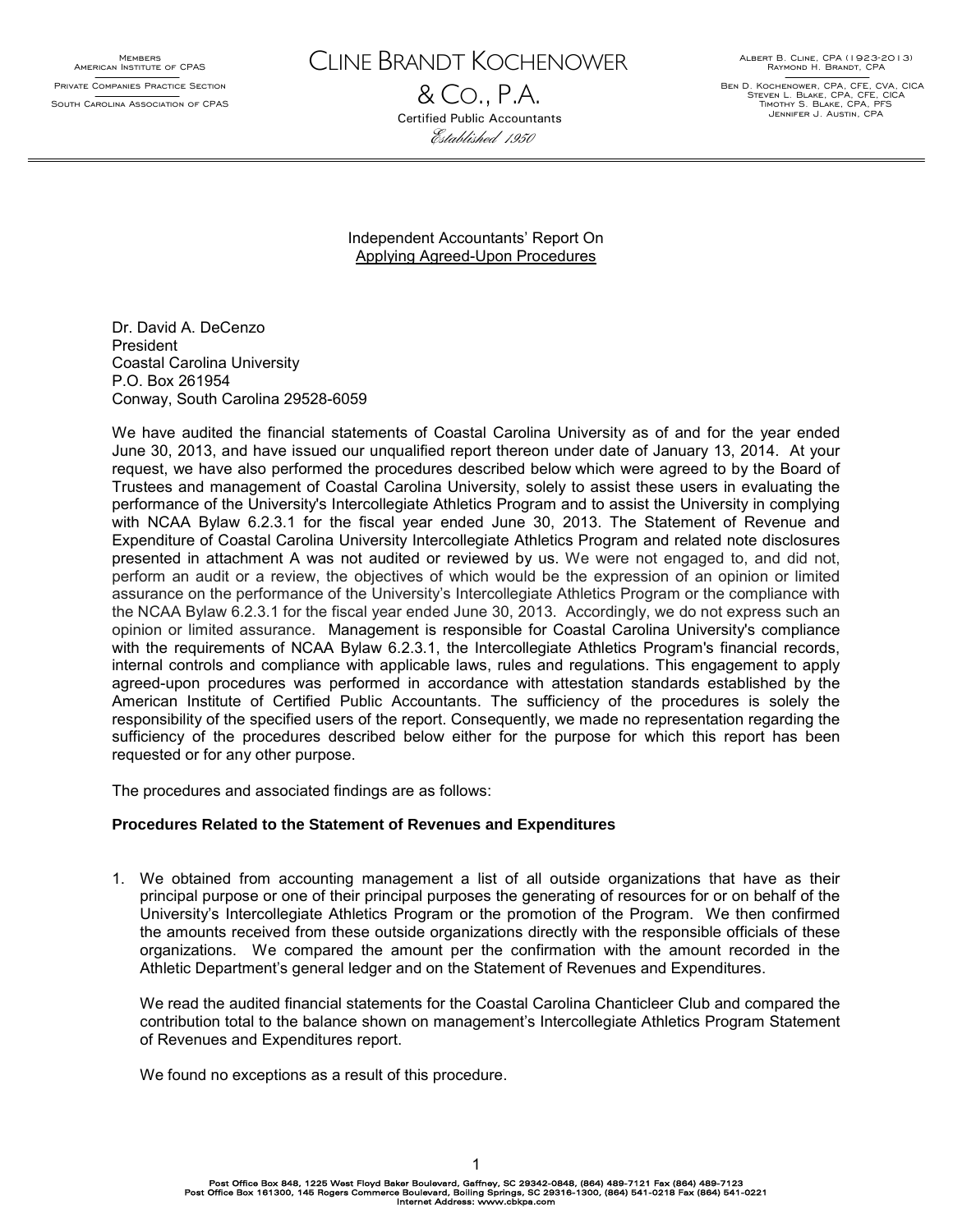2. We scanned the Intercollegiate Athletics Program contributions revenue account detail to identify each individual contribution received directly that constitutes more than ten percent of all contributions received for intercollegiate athletics. For these recorded receipts, we obtained and read correspondence from the donor to determine the receipts were classified in accordance with NCAA guidelines, to identify those received from independent outside sources and to determine that the source and value of each such contribution is disclosed in a footnote to the statement.

We found that the contributions described in Note 1 Attachment A to be the only individual contributions is excess of ten percent of all contributions and we found no exceptions as a result of this procedure.

3. We asked accounting management to describe the basis for allocating student athletic fees to athletics and obtained from management the reconciliation of total student fees revenue. We obtained the University's general ledger detail from management and compared the total with the amount of Student Activity Fee revenue recorded in the general ledger and on the Statement of Revenues and Expenditures.

We found no exceptions as a result of this procedure.

4. We obtained all daily cash receipts reports for the Intercollegiate Athletics Program prepared by various program representatives. We then selected a sample and recalculated the reports, compared the amount on the department deposit receipt with the amount on the cashiers' office deposit transmittal, and compared the amount recorded on the cashiers' office deposit transmittal to the amount recorded in the University's general ledger accounts for the Intercollegiate Athletics Program. We obtained from accounting management the general ledger activity for all cash receipts related to intercollegiate athletics. We selected a sample of individual receipts and compared the recorded cash receipt amount to the amount on the cashiers' office deposit transmittal reports prepared by the athletic department and submitted along with the cash to the cashiers' office. The sample of the individual receipts selected for comparison is as follows: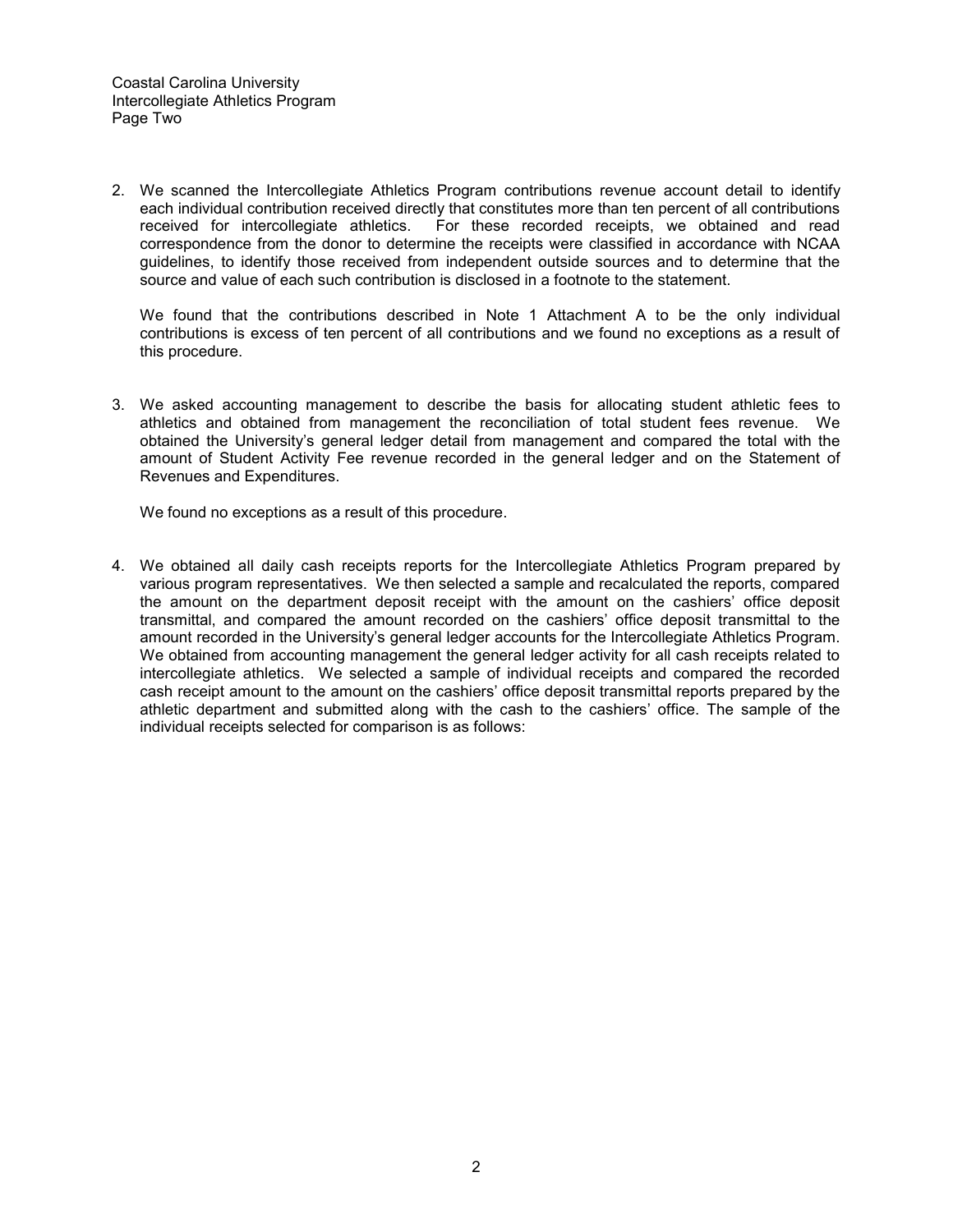Coastal Carolina University Intercollegiate Athletics Program Page Three

| Receipt    | Date       | Amount         |
|------------|------------|----------------|
|            |            |                |
| C000491149 | 7/5/2012   | \$<br>3,811.00 |
| C000492642 | 7/20/2012  | 749.00         |
| C000497065 | 8/9/2012   | 1,836.00       |
| C000502378 | 8/24/2012  | 3,484.00       |
| C000503750 | 9/5/2012   | 289.00         |
| C000504690 | 9/10/2012  | 3,690.20       |
| C000507152 | 9/21/2012  | 464.00         |
| C000508017 | 10/2/2012  | 4,125.00       |
| C000510761 | 10/17/2012 | 105,250.00     |
| C000512238 | 11/1/2012  | 150.00         |
| C000513750 | 11/12/2012 | 86.39          |
| C000514891 | 11/20/2012 | 1,024.00       |
| C000516510 | 12/5/2012  | 664.00         |
| C000517687 | 12/14/2012 | 2,666.59       |
| C000521839 | 1/8/2013   | 1,550.00       |
| C000526313 | 1/23/2013  | (424.00)       |
| C000528861 | 2/4/2013   | 2,882.00       |
| C000531683 | 2/19/2013  | 6,550.00       |
| C000533627 | 3/5/2013   | 3.06           |
| C000536432 | 3/19/2013  | 6,653.00       |
| C000540284 | 4/9/2013   | 1,718.00       |
| C000542083 | 4/18/2013  | 660.00         |
| C000545130 | 5/6/2013   | 733.00         |
| C000547775 | 5/29/2013  | 280.00         |
| C000550047 | 6/14/2013  | 400.00         |

We found no exceptions as a result of this procedure.

5. We obtained and read copies of the game guarantee contracts. We recalculated the total amount of the contracts, and compared this amount with the amount recorded as Guarantee revenue on the Statement of Revenues and Expenditures. We also compared expenditures per the contracts to expenditures recorded in the program's accounts in the general ledger.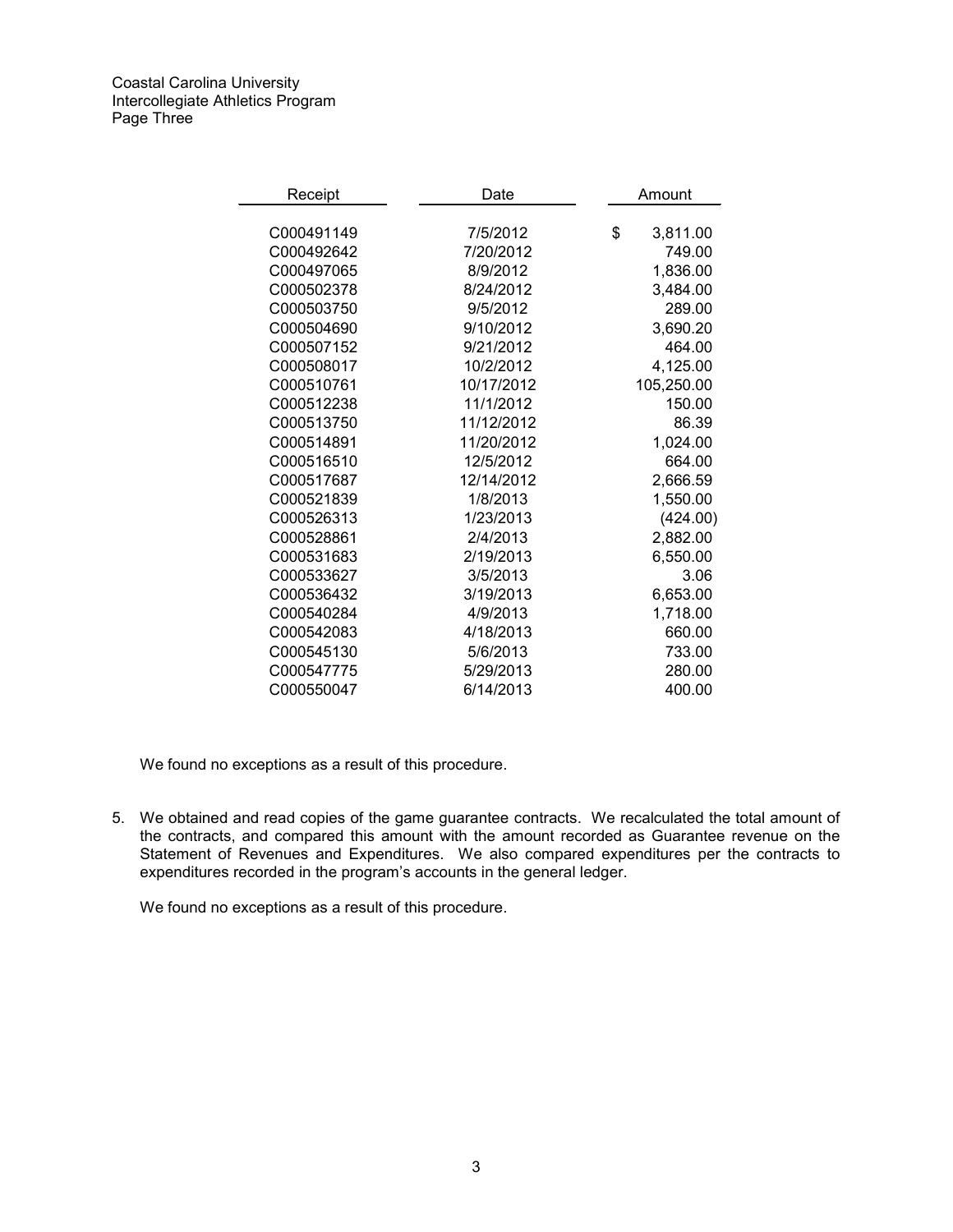6. We obtained a schedule of athletics department salaries from athletic management. We compared the amounts listed on the schedule to amounts recorded in the general ledger and on the Statement of Revenues and Expenditures. We calculated the related fringe expenditures using Coastal's fringe benefit rate and compared the amounts calculated with the reported expenditures in the appropriate general ledger accounts.

We found no exceptions as a result of this procedure.

7. We asked athletic management to describe specific elements of the University's internal control unique to the Intercollegiate Athletics Program's accounting system and financial reporting.

We found no exceptions as a result of this procedure.

8. We obtained from athletic management a listing of Athletics events for the year and from this list we selected a sample of events. For the events that have ticket sales, we compared the number of tickets sold per the general ledger with the amount of tickets sold per the ticket report. We recalculated the mathematical accuracy of the amount of ticket sales revenue by multiplying the number or tickets sold, per the ticket sales report, by the individual ticket price. We obtained and read the correspondence accompanying any concession revenue commission checks received. We compared the amount on the accompanying correspondence with the amount recorded in the general ledger. The events that were tested are as follows:

| Event                                                                                                                                                                                                                                                                                                                                                                           | Date                                                                                                                                                                                     |
|---------------------------------------------------------------------------------------------------------------------------------------------------------------------------------------------------------------------------------------------------------------------------------------------------------------------------------------------------------------------------------|------------------------------------------------------------------------------------------------------------------------------------------------------------------------------------------|
| All Home Football Games (Including Any Tournaments)<br>All Home Men's Basketball Games (Including Any Tournaments)<br>All Home Women's Basketball Games (Including any Tournaments)<br>All Home Baseball Games (Including Any Tournaments)<br>Coastal Carolina Girls Soccer Camp<br>Youth 7-on-7 Football Day Camp<br>Youth One-Day Football Camp<br>Gary Gilmore Baseball Camp | 09/01/2012-11/17/2012<br>11/09/2012-02/27/2013<br>11/12/2012-03/06/2013<br>02/16/2013-05/14/2013<br>07/14/2012-07/17/2012<br>07/12/2012-07/13/2012<br>7/14/2012<br>07/09/2012-07/12/2012 |
|                                                                                                                                                                                                                                                                                                                                                                                 |                                                                                                                                                                                          |

We found no exceptions as a result of this procedure.

9. We selected a sample of recorded expenditures for contractual services, travel, uniforms, financial aid and equipment and supplies from the general ledger. We compared the classification of the selected expenditures in the statement to the classifications permitted by NCAA Guidelines as stated by the NCAA Audit Legislation. For the selected expenditures we obtained the related disbursement package to determine the items required by Coastal's procurement policy were included and that the expenditure had been authorized in accordance with the University's policy.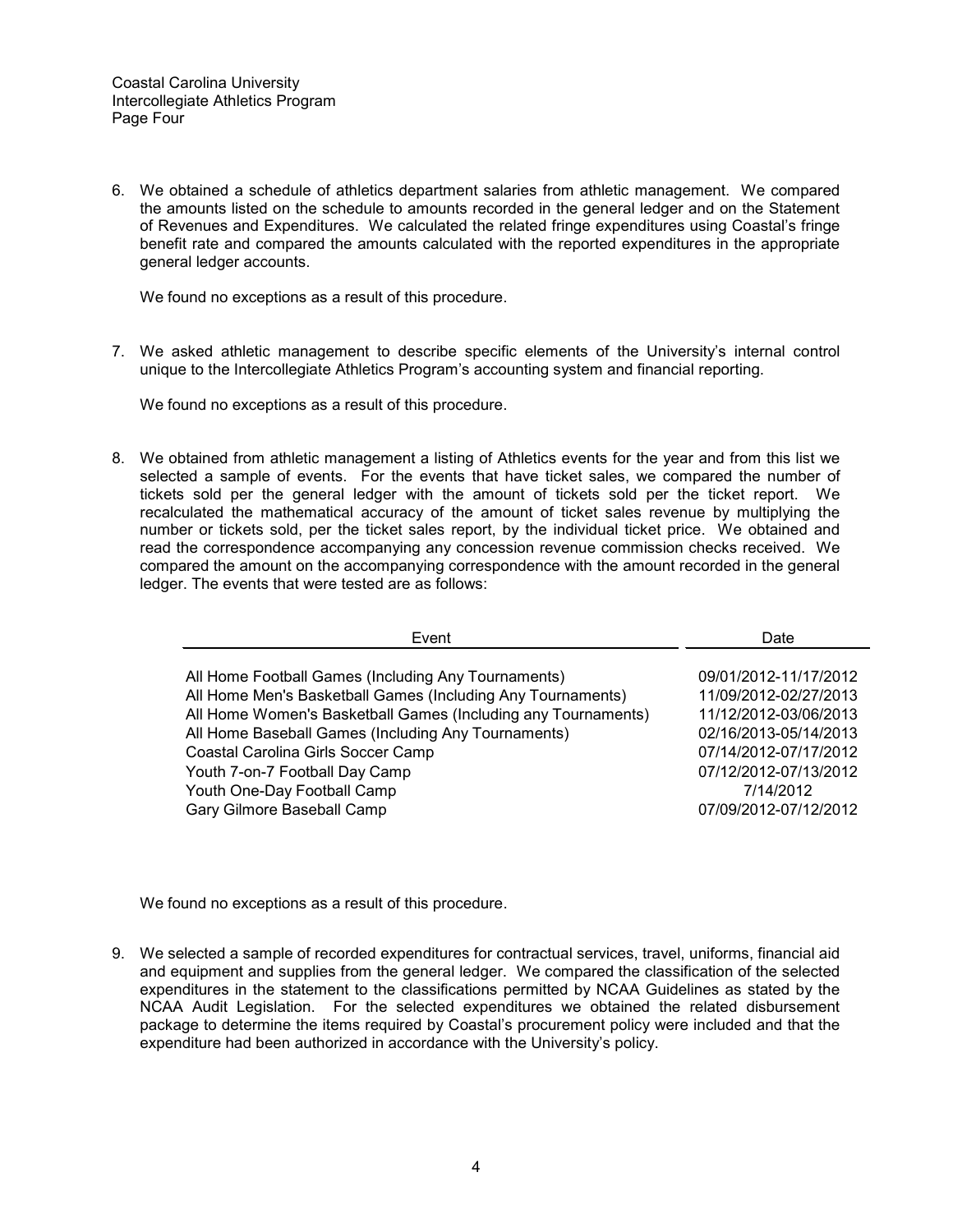## **Excluding Student Aid:**

| Description                                                                                                                 | Voucher                                                  | Date                                                         | Amount                                          |  |
|-----------------------------------------------------------------------------------------------------------------------------|----------------------------------------------------------|--------------------------------------------------------------|-------------------------------------------------|--|
| <b>Chanticleer Athletic Foundation</b><br><b>Cultural Vistas Inc</b><br><b>ARAMARK INC</b><br><b>Russell Athletic</b>       | V0525314<br>V0527532<br>V0528895<br>V0529588             | 7/9/2012<br>8/3/2012<br>8/23/2012<br>8/30/2012               | \$<br>100.00<br>200.00<br>84.15<br>278.31       |  |
| Arnold Spain<br><b>Quinton M. Davis</b><br><b>Native Sons</b>                                                               | V0535841<br>V0537016<br>V0538062                         | 9/14/2012<br>9/24/2012<br>10/3/2012                          | 137.50<br>770.00<br>160.00                      |  |
| Sweettees Inc                                                                                                               | V0539178                                                 | 10/12/2012                                                   | 38.10                                           |  |
| Kyle S. Russell<br>Mrs. Cari L. Rosiek<br>Andrew M. Herring                                                                 | V0542961<br>V0544207<br>V0545374                         | 10/22/2012<br>11/1/2012<br>11/14/2012                        | 2,000.00<br>9.04<br>270.00                      |  |
| Fedex                                                                                                                       | V0546385                                                 | 11/28/2012                                                   | 405.73                                          |  |
| Jessica A. Winans                                                                                                           | V0547464                                                 | 1/1/2013                                                     | 500.00                                          |  |
| <b>ARAMARK INC</b>                                                                                                          | V0548325                                                 | 12/19/2012                                                   | 672.20                                          |  |
| <b>Native Sons</b><br>Seanna R. Kautz<br>Jonathan M. Hurt<br>James D. Cheatwood, III<br><b>ARAMARK INC</b>                  | V0549507<br>V0552989<br>V0556530<br>V0557933<br>V0559578 | 1/11/2013<br>1/24/2013<br>2/7/2013<br>2/21/2013<br>3/13/2013 | 280.00<br>573.00<br>6,500.00<br>770.00<br>12.00 |  |
| Jaime Sellers                                                                                                               | V0560423                                                 | 3/22/2013                                                    | 352.89                                          |  |
| CBS Interactive Inc.<br>William G. Remillard<br><b>BSN Sports</b><br>Justin Wayne Simmons Dba/Frames<br>by Lauren Elizabeth | V0564878<br>V0566324<br>V0567616<br>V0569199             | 4/5/2013<br>4/22/2013<br>5/6/2013<br>5/22/2013               | 1,589.60<br>150.00<br>2,043.68<br>324.00        |  |
| <b>ARAMARK INC</b>                                                                                                          | V0571144                                                 | 6/17/2013                                                    | 160.04                                          |  |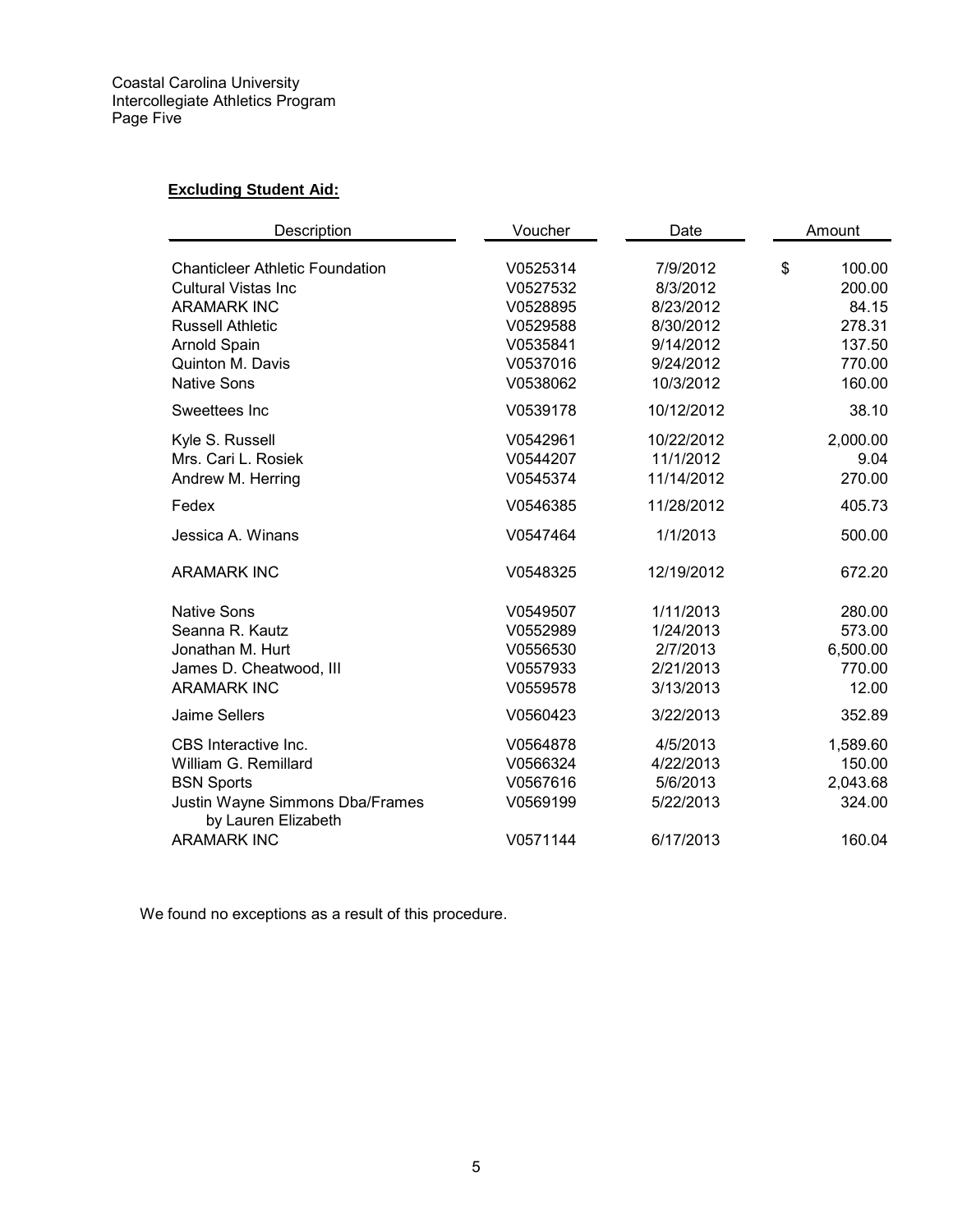Coastal Carolina University Intercollegiate Athletics Program Page Six

## **Student Aid:**

|                       |                           | G/L Awarded           | G/L Awarded          |
|-----------------------|---------------------------|-----------------------|----------------------|
|                       |                           | <b>Amount Traces</b>  | <b>Amount Traces</b> |
|                       |                           | <b>To Student</b>     | <b>To Approved</b>   |
| Student               | Sport                     | <b>Account Detail</b> | <b>Award Letter</b>  |
| Justin M. Adcock      | Men's Basketball          | Y                     | Y                    |
| Michael J. Honeycutt  | Baseball                  | Υ                     | Y                    |
| Erica M. Lenza        | Cheerleading              | Y                     | Y                    |
| Shuler C. Hayes       | Football                  | Y                     | Y                    |
| Uros Ljeskovic        | Men's Basketball          | Y                     | Y                    |
| Vincent G. Apicella   | Baseball                  | Y                     | Y                    |
| Russel M. Kanner      | Men's CC/Track            | Υ                     | Y                    |
| Matthew A. Ashley     | Football                  | Υ                     | Y                    |
| Benjamin M. Wheeler   | Men's Golf                | Y                     | Y                    |
| Tevin A. Skyers       | Men's Soccer              | Y                     | Y                    |
| Ted M. Nilsson        | Men's Tennis              | Y                     | Y                    |
| Shatia A. Cole        | Women's Basketball        | Υ                     | Y                    |
| Khayla G. Johnson     | <b>Women's Basketball</b> | Ý                     | Ý                    |
| Camille B. Hurley     | Women's CC/Track          | Y                     | Y                    |
| Lena Schaeffner       | <b>Women's Golf</b>       | Υ                     | Y                    |
| Rachel A. Waldron     | <b>Women's Lacrosse</b>   | Ý                     | Y                    |
| Rhacacia M. Pierre    | Softball                  | Y                     | Y                    |
| Brianna M. Blacklock  | Softball                  | Υ                     | Υ                    |
| Rylie E. Johnson      | <b>Women's Soccer</b>     | Y                     | Y                    |
| Gabriella Horvath     | Volleyball                | Υ                     | Υ                    |
| Darriale Y. Henley    | Women's CC/Track          | Y                     | Y                    |
| Kindra M. Bailey      | Volleyball                | Υ                     | Y                    |
| Charles P. Ashford    | Men's Basketball          | Y                     | Y                    |
| Matias D. Pasquale    | Men's Tennis              | Υ                     | Y                    |
| LaDarius J. Hawthorne | Football                  | Y                     | Y                    |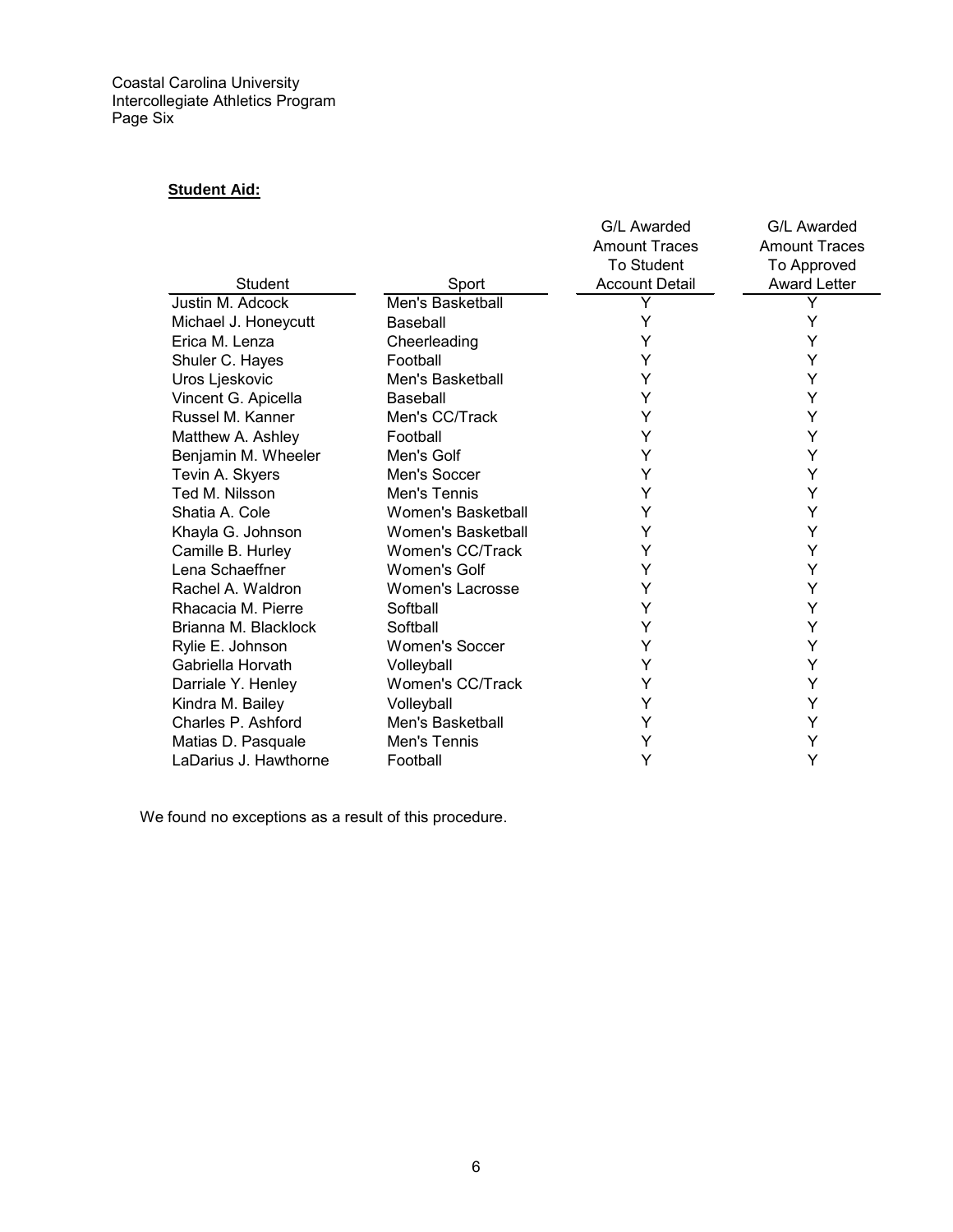10. We obtained from accounting management a listing of all expenditures made directly by the respective outside organizations on behalf of the University's Intercollegiate Athletics Program or employees to determine if they were included as revenues and expenditures on the University's Intercollegiate Athletics Program's accounting records and the Program's statement of Revenues and Expenditures. We compared the amounts on this list with the amounts recorded on management's worksheets.

We found no exceptions as a result of this procedure.

11. We requested a listing of all marketing contracts made by Athletics for commercials, scoreboard ads, etc. We judgmentally selected a sample to trace contracted amounts to the general ledger.

We found no exceptions as a result of this procedure.

12. We obtained the Statement of Revenues and Expenditures of Coastal Carolina University Intercollegiate Athletics Program and related note disclosures for the year ended June 30, 2013, as prepared by accounting management of the University and shown on page 8 in this report. We recalculated the addition of the amounts on the statement, traced the individual line item amounts from the Statement of Revenues and Expenditures to management's worksheets and compared the amounts on management's worksheets to the accounts in the University's general ledger.

We found one exception as a result of this procedure, which was reported to management and corrected. There was \$16,040 of revenue and \$16,040 of expense included in Women's Basketball when both should have been included in Non-Sport Specific for Indirect Facilities and Administrative Support and Indirect Facilities and Administrative Costs. Management's response is found on page 12 of this report.

We were not engaged to, and did not conduct an audit the objective of which would be the expression of an opinion on compliance with NCAA Bylaw 6.2.3.1 or the expression of an opinion on The Statement of Revenues and Expenditures of the Intercollegiate Athletics Program of Coastal Carolina University for the year ended June 30, 2013 and, furthermore, we were not engaged to express an opinion on the effectiveness of the internal controls over compliance with the laws, rules and regulations described in paragraph one and procedures one through twelve of this report. Therefore we express no opinion. Had we performed additional procedures other matters might have come to our attention that would have been reported to you.

This report is intended solely for the information and use of the Board of Trustees and management of Coastal Carolina University and is not intended to be and should not be used by anyone other than these specified parties.

 $C_{\leftarrow}$   $\wedge$   $\wedge$   $\wedge$   $\cdots$   $\neg$ 

January 13, 2013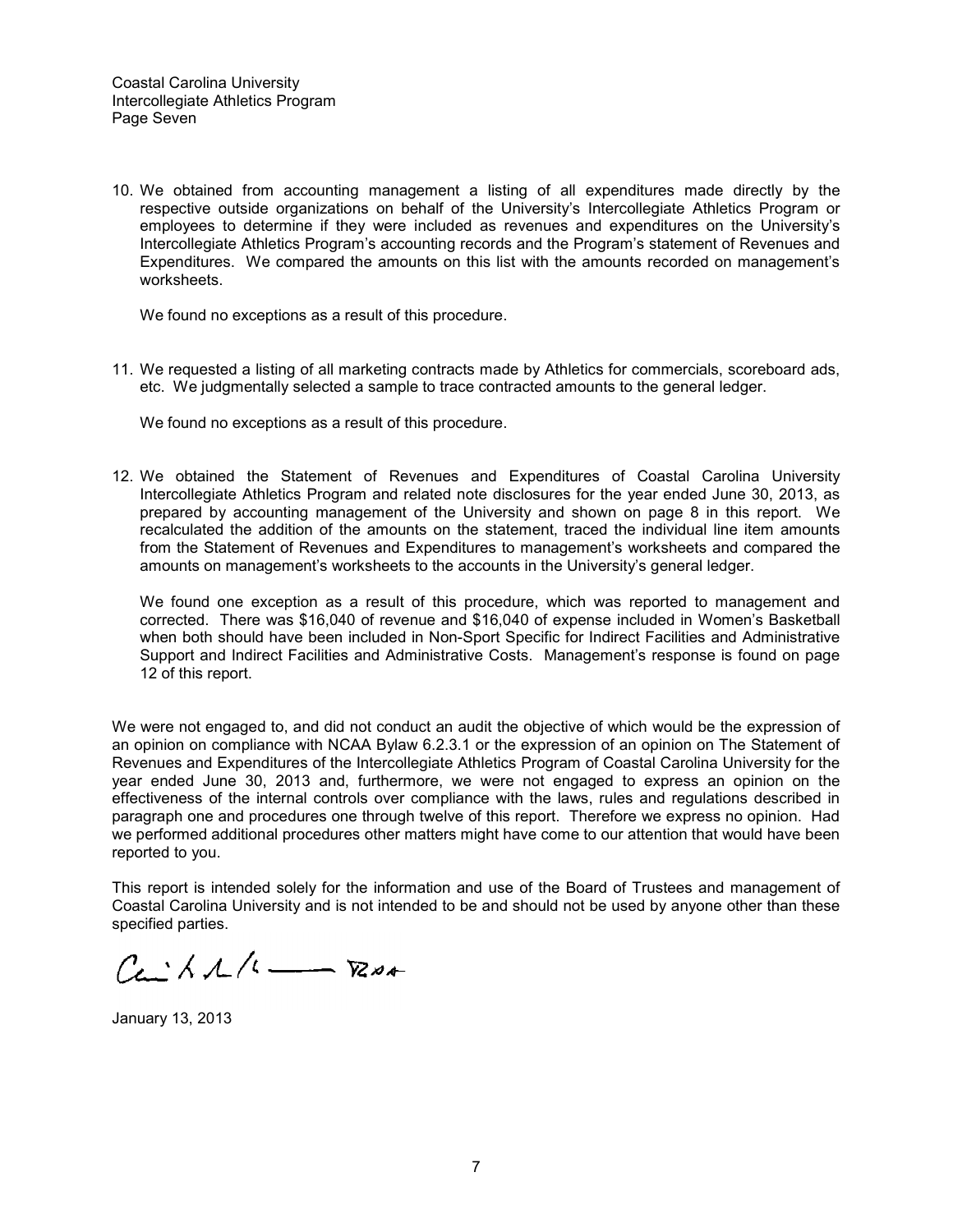# **Coastal Carolina University**

**InterCollegiate Athletics Program**<br>
Statement of Revenues, Expenditures, and Transfers<br>
For the Year Ended June 30, 2013<br>
(Unaudited)

|                                                            |      |           |           | Men's      | Women's    | Men's   | Women's | Other     | Non-Sport |                  |
|------------------------------------------------------------|------|-----------|-----------|------------|------------|---------|---------|-----------|-----------|------------------|
|                                                            |      | Football  | Baseball  | Basketball | Basketball | Soccer  | Soccer  | Sports    | Specific  | Total            |
| <b>Operating Revenues:</b>                                 |      |           |           |            |            |         |         |           |           |                  |
| <b>Ticket Sales</b>                                        | \$   | 253,253   | 47,623    | 152,943    | 5,950      |         |         |           |           | \$<br>459,769    |
| <b>Student Activity Fees</b>                               |      | 1,277,731 | 306,657   | 281,475    | 259,771    | 146,335 | 193,547 | 1,384,002 | 44,600    | 3,894,118        |
| Guarantee                                                  |      | 530,250   |           | 10,000     |            | 3,000   |         | 1,500     |           | 544,750          |
| Chanticleer Athletic Foundation Contribution               |      | 114,452   | 95,330    | 35,926     | 13,643     | 100     | 10,439  | 99,085    | 159,158   | 528,133          |
| <b>Coastal Educational Foundation Contribution</b>         |      | 1,209     | 3,457     |            |            |         |         | 35,683    | 2,981     | 43,330           |
| Gifts                                                      |      |           |           |            |            |         |         |           |           |                  |
| <b>Inkind Gifts</b>                                        |      |           |           |            |            |         |         | 250,440   |           | 250,440          |
| Direct institutional support                               |      | 2,468,358 | 1,099,217 | 989,766    | 713,590    | 418,651 | 430,309 | 3,084,448 | 2,081,604 | 11,285,943       |
| Indirect Facilities and Administrative Support,            |      | 669,574   | 244,532   | 291,753    | 180,641    | 72,332  | 56,033  | 571,289   | 1,080,109 | 3,166,263        |
| NCAA Program for Academic Enhancemen                       |      |           |           |            |            |         |         |           | 68,870    | 68,870           |
| <b>NCAA Distributions</b>                                  |      | 13,232    | 2,023     |            |            | 9,679   |         | 834       | 935,891   | 961,659          |
| <b>Big South Distributions</b>                             |      |           |           |            |            |         |         |           | 49,580    | 49,580           |
| Program and Novelty Sales/Concessions                      |      | 210       |           |            |            |         |         | 2,845     | 12,051    | 15,106           |
| Sponsorships/Royalties/Commissions                         |      | 17,623    | 2,000     |            | 1,870      | 4,165   | 2,542   | 25,919    | 827,249   | 881,368          |
| Sport Camp Field Rentals                                   |      |           |           |            |            |         |         |           | 10,579    | 10,579           |
| Tournament Revenue and Entry fees, Service <sup>S</sup>    |      |           |           | 89,705     |            | 2,172   |         | 50,704    | 11,746    | 154,327          |
| <b>Total Revenues</b>                                      | - \$ | 5,345,892 | 1,800,839 | 1,851,568  | 1,175,465  | 656,434 | 692,870 | 5,506,749 | 5,284,418 | \$<br>22,314,235 |
| <b>Expenditures:</b>                                       |      |           |           |            |            |         |         |           |           |                  |
| Scholarships including Out of State Abatement S            | S    | 2,097,469 | 430,590   | 436,580    | 384,613    | 271,138 | 381,422 | 2,308,691 | 168,374   | \$<br>6,478,877  |
| Guarantee                                                  |      |           | 41,902    | 59,592     | 7,500      | 7,235   |         |           |           | 116,229          |
| Coaching Salaries and Fringe Benefits                      |      | 1,237,116 | 490,718   | 554,120    | 329,027    | 158,970 | 123,149 | 1,204,549 |           | 4,097,648        |
| <b>Severance Payments</b>                                  |      |           |           | $\sim$     |            |         |         |           |           |                  |
| Administrative Salaries and Fringe Benefits                |      | 234,475   | 46,716    | 87,096     | 67,986     |         |         | 51,032    | 2,373,866 | 2,861,171        |
| Recruiting                                                 |      | 175,472   | 65,272    | 74,194     | 26,482     | 12,460  | 19,279  | 113,869   |           | 487,027          |
| <b>Team Travel</b>                                         |      | 236,520   | 115,110   | 118,618    | 69,724     | 50,423  | 39,348  | 495,865   |           | 1,125,608        |
| Equipment, Uniforms and Supplies                           |      | 315,412   | 52,983    | 42,268     | 35,447     | 21,842  | 32,502  | 202,941   |           | 703,395          |
| Game Expense                                               |      | 181,301   | 115,352   | 63,118     | 47,820     | 11,103  | 11,267  | 127,727   |           | 557,688          |
| Marketing and Promotions                                   |      |           |           |            |            |         |         |           | 291,425   | 291,425          |
| Direct Facilities Maintenance and Rentals                  |      | 83,843    | 179,224   | 7,466      | 4,392      | 24,267  | 22,895  | 324,230   | 63,469    | 709,785          |
| Cheerleaders and Band                                      |      |           |           |            |            |         |         |           | 119,877   | 119,877          |
| Indirect Facilities and Administrative Cost                |      | 669,574   | 244,532   | 291,753    | 180,641    | 72,332  | 56,033  | 571,289   | 1,080,109 | 3,166,263        |
| Medical Expenses and Insuranc                              |      |           |           |            |            |         |         |           | 320,077   | 320,077          |
| Memberships and Due <sup>S</sup>                           |      | 197       |           | 1,195      | 429        | 567     | 1,321   | 5,765     | 29,034    | 38,509           |
| Visiting Team / Tournament Expense S                       |      | 114,512   | 18,441    | 13,318     | 20,043     | 19,158  | 2,040   | 12,042    |           | 199,554          |
| Other Operating Expense <sup>S</sup><br>Total Expenditures |      |           |           | 102,251    | 1,360      | 6,939   | 3,614   | 88,750    | 713,958   | 916,872          |
|                                                            | -S   | 5,345,891 | 1,800,839 | 1,851,568  | 1,175,465  | 656,434 | 692,870 | 5,506,749 | 5,160,189 | \$<br>22,190,005 |
| <b>Excess (Deficiency) of Operating Revenues</b>           |      |           |           |            |            |         |         |           |           |                  |
| Over (Under) Expenses                                      | \$   |           |           |            |            |         |         |           | 124,229   | 124,230          |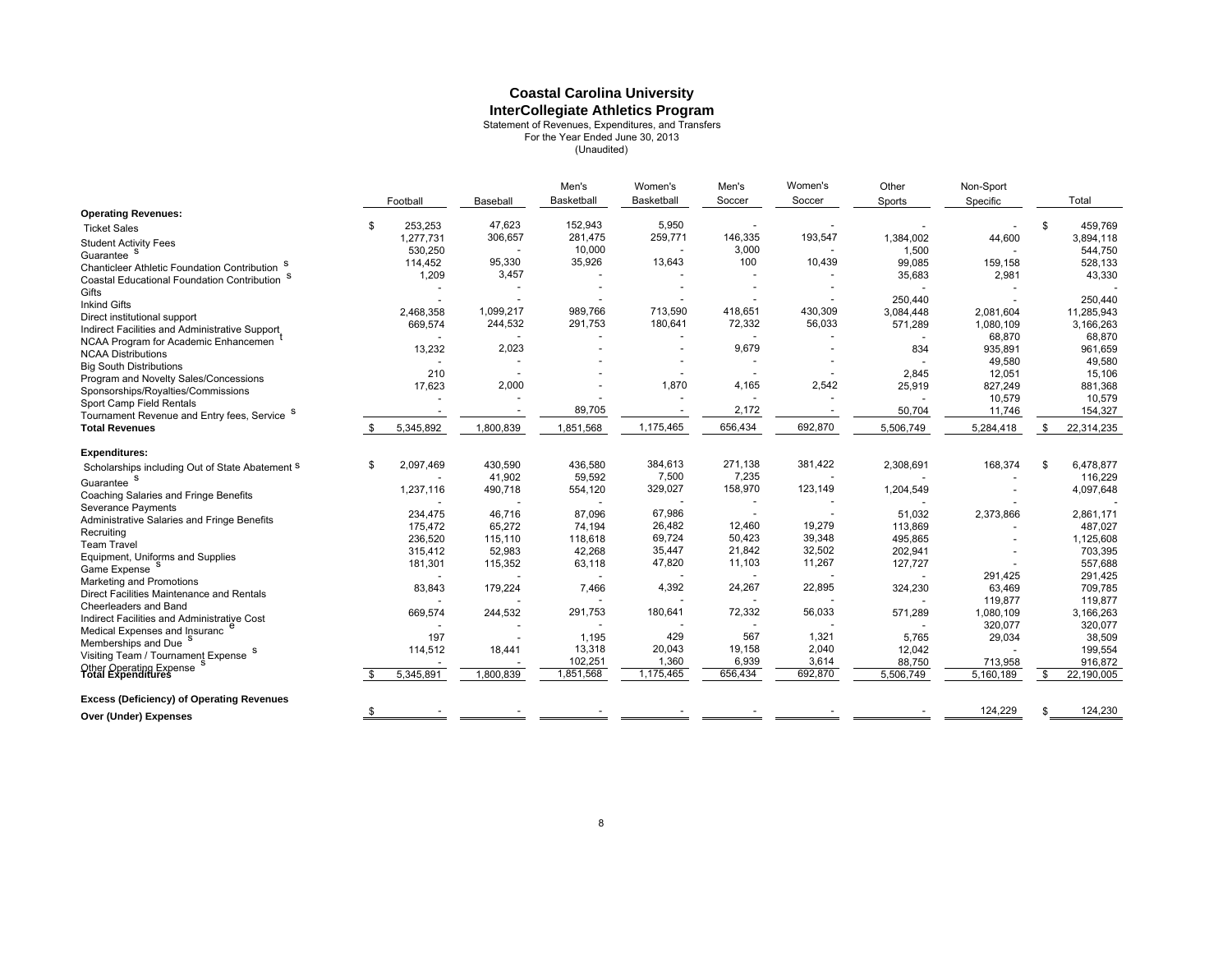#### **COASTAL CAROLINA UNIVERSITY INTERCOLLEGIATE ATHLETICS PROGRAM**  Notes to the Statement of Revenues and Expenditures June 30, 2013

(Unaudited)

#### **NOTE 1-CONTRIBUTIONS**

Contributions and gifts to Coastal Carolina University's Intercollegiate Athletics Program totaled \$779,112. This amount is reported in Attachment A at the following captions:

| Chanticleer Athletic Foundation Contributions<br>Inkind Gifts | 528.672<br>250.440 |
|---------------------------------------------------------------|--------------------|
|                                                               | 779.112            |

Individual contributions which exceeded 10 percent of the total contributions and the related donors included in the above amounts are as follows:

| <b>Chanticleer Athletic Foundation</b><br>TPC of Myrtle Beach in Murrells Inlet | 528.672<br>98.644 |
|---------------------------------------------------------------------------------|-------------------|
|                                                                                 | 627,316           |

#### **NOTE 2-INTERCOLLEGIATE ATHLETICS - RELATED ASSETS**

Capital assets are recorded at cost at the date of acquisition or fair market value at the date of donation in the case of gifts. The asset capitalization policy refers to guidelines set by the State of South Carolina to determine the useful life of an asset. All land is capitalized, regardless of cost. Qualifying improvements that rest in or on the land itself are recorded as depreciable land improvements. Major additions and renovations and other improvements that add to the usable space, prepare existing buildings for new uses or extend the useful life of an existing building costing in excess of \$100,000 are capitalized. Permanent Improvement projects and routine maintenance that do not fall within the defined parameters for capitalization will be expensed in the year they occur according to Generally Accepted Accounting Principles. (GAAP) As a rule, if the work is of a replacement nature and does not materially lengthen the useful life of a structure, it will not be capitalized.

Interest cost incurred during the construction phase of capital assets is reflected in the capitalized value of the asset constructed net of interest earned on the invested proceeds over the same period. During the year ended June 30, 2013, the University capitalized interest expense in the amount of \$1,515,519. Of that number, \$755,642 was associated with the Institutional Bonds issued in 2010 and \$759,877 was associated with the Auxiliary Revenue Bonds issued in 2013. In Fiscal Year 2013 no capitalized interest was appropriated to athletic-related assets.

Total estimated book value of plant and equipment, net of depreciation, for Athletics is \$32,520,872 compared to the institution total of \$359,846,269.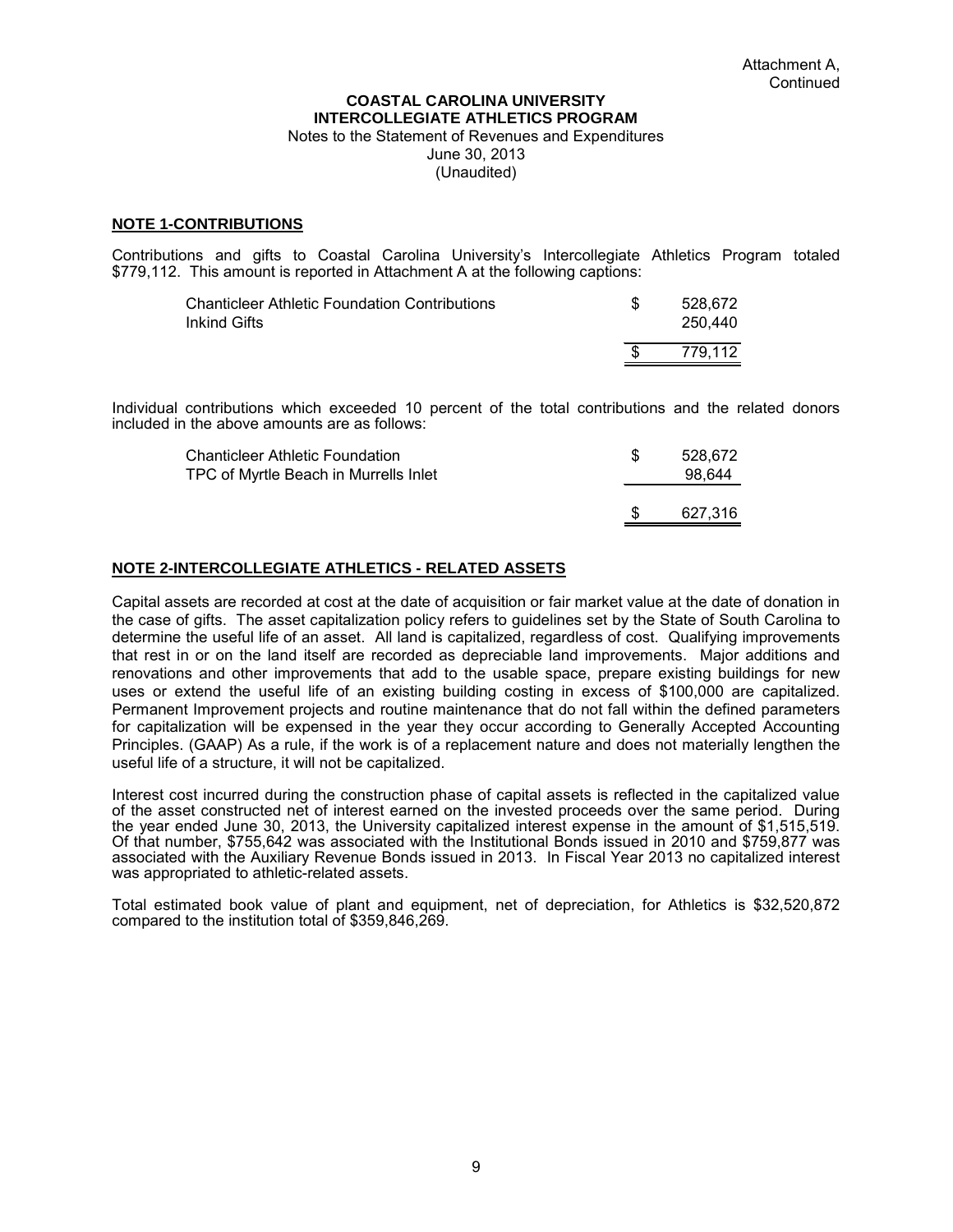#### **COASTAL CAROLINA UNIVERSITY INTERCOLLEGIATE ATHLETICS PROGRAM**

Notes to the Statement of Revenues and Expenditures June 30, 2013 (Unaudited)

#### **NOTE 2-INTERCOLLEGIATE ATHLETICS - RELATED ASSETS CONT'D**

#### Changes to Athletic Facilities by Sport

|                               |   | <b>Basketball</b> | Baseball                                             | Football                            | Other                               | ⊤otal     |
|-------------------------------|---|-------------------|------------------------------------------------------|-------------------------------------|-------------------------------------|-----------|
| Additions<br><b>Deletions</b> | S | 666.557<br>-      | $\overline{\phantom{0}}$<br>$\overline{\phantom{a}}$ | 287,500<br>$\overline{\phantom{a}}$ | 435.944<br>$\overline{\phantom{0}}$ | 1,390,001 |
| Total                         | S | 666,557           | $\overline{\phantom{0}}$                             | 287,500                             | 435,944                             | 1,390,001 |

| Beginning      |           |           | Ending         |
|----------------|-----------|-----------|----------------|
| <b>Balance</b> | Additions | Transfers | <b>Balance</b> |

#### **Capital Asset Activity as related to**

**Athletics for the year ended June 30, 2013** 

| Tennis Complex Land Acquisition                                                                                                       | \$ |                             |                               | 2,200                 | 2,200                         |
|---------------------------------------------------------------------------------------------------------------------------------------|----|-----------------------------|-------------------------------|-----------------------|-------------------------------|
| Adjustment to CIP for Land                                                                                                            |    |                             |                               | 2,200                 | 2,200                         |
| <b>Athletic Construction in Progress Detail</b>                                                                                       |    |                             |                               |                       |                               |
| <b>CCU Total Construction in Progress</b>                                                                                             | \$ | 27,475,311                  | 28,756,064                    | (28, 874, 899)        | 27,356,476                    |
| Athletic Construction in Progress<br>Baseball/Softball Complex Improvement<br><b>HTC Center</b><br><b>Tennis Complex Construction</b> |    | 457,662<br>214,529<br>2,200 | 1,688,564<br>40,637           | (214, 529)<br>(2,200) | 2,146,226<br>40,637           |
| <b>CIP Dedicated to Athletics</b>                                                                                                     |    | 674,391                     | 1,729,201                     | (216, 729)            | 2,186,863                     |
| <b>Athletic Additions to Buildings</b>                                                                                                |    |                             |                               |                       |                               |
| <b>PGM Instructional Facility</b><br><b>HTC Center</b>                                                                                |    |                             | 118,383<br>444,481<br>562,864 | 214,529<br>214,529    | 118,383<br>659,010<br>777,393 |
| Net Transfers from CIP                                                                                                                | S  | 674,391                     | 2,292,065                     |                       | 2,966,456                     |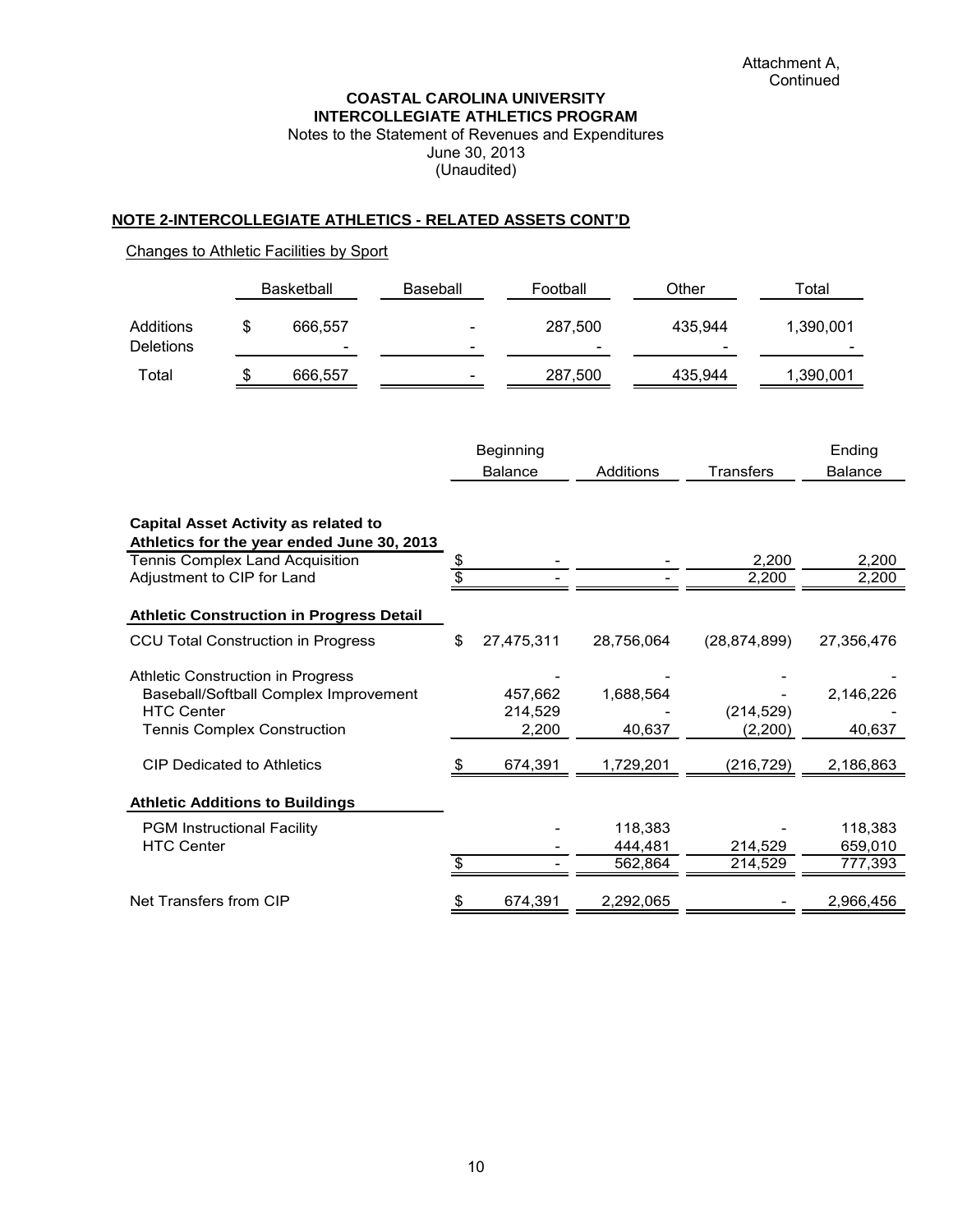#### **COASTAL CAROLINA UNIVERSITY INTERCOLLEGIATE ATHLETICS PROGRAM**

Notes to the Statement of Revenues and Expenditures June 30, 2013 (Unaudited)

#### **NOTE 3- INTERCOLLEGIATE ATHLETICS - RELATED DEBT**

|                                                                              | Interest<br>Rates | Maturity<br>Dates | <b>Balance</b><br>6/30/2013 |
|------------------------------------------------------------------------------|-------------------|-------------------|-----------------------------|
| State Institution Obligation Bonds<br><b>Related to Athletics Facilities</b> |                   |                   |                             |
| 2002                                                                         | 3.25% to 4.625%   | 9/1/2022          | 1.317.548                   |
| 2006                                                                         | 4.25% to 6.00 %   | 10/1/2026         | 2,244,891                   |
| 2010                                                                         | 3.52%             | 4/2/2030          | 11.512.297                  |
|                                                                              |                   |                   | 15,074,736                  |

Maturities of debt related to intercollegiate athletics at June 30, 2013 were as follows:

| Due in Fiscal Year | Principal     |    | Interest  |    | Payments   |  |
|--------------------|---------------|----|-----------|----|------------|--|
| 2014               | \$<br>703,335 | \$ | 570,852   | \$ | 1,274,187  |  |
| 2015               | 720,196       |    | 562,662   |    | 1,282,858  |  |
| 2016               | 740,670       |    | 544,501   |    | 1,285,171  |  |
| 2017               | 763,552       |    | 536,095   |    | 1,299,647  |  |
| 2018-2022          | 4,256,142     |    | 2,438,090 |    | 6,694,232  |  |
| 2023-2027          | 5,235,270     |    | 1,936,926 |    | 7,172,196  |  |
| 2028-2030          | 2,655,571     |    | 899,765   |    | 3,555,337  |  |
|                    | 15,074,736    |    | 7,488,891 |    | 22,563,628 |  |

Athletically related debt service and total debt year ended June 30, 2013.

|                                                     | Athletically<br>Related | University<br>Total       |  |  |
|-----------------------------------------------------|-------------------------|---------------------------|--|--|
| Total Annual Debt Service                           | 1,266,853<br>S          | 7,803,170<br>S            |  |  |
| Total Debt Outstanding:<br><b>Institution Bonds</b> | 15,074,739              | 62,585,000                |  |  |
| Revenue Bonds                                       | 15,074,739              | 72,551,000<br>135,136,000 |  |  |
|                                                     |                         |                           |  |  |